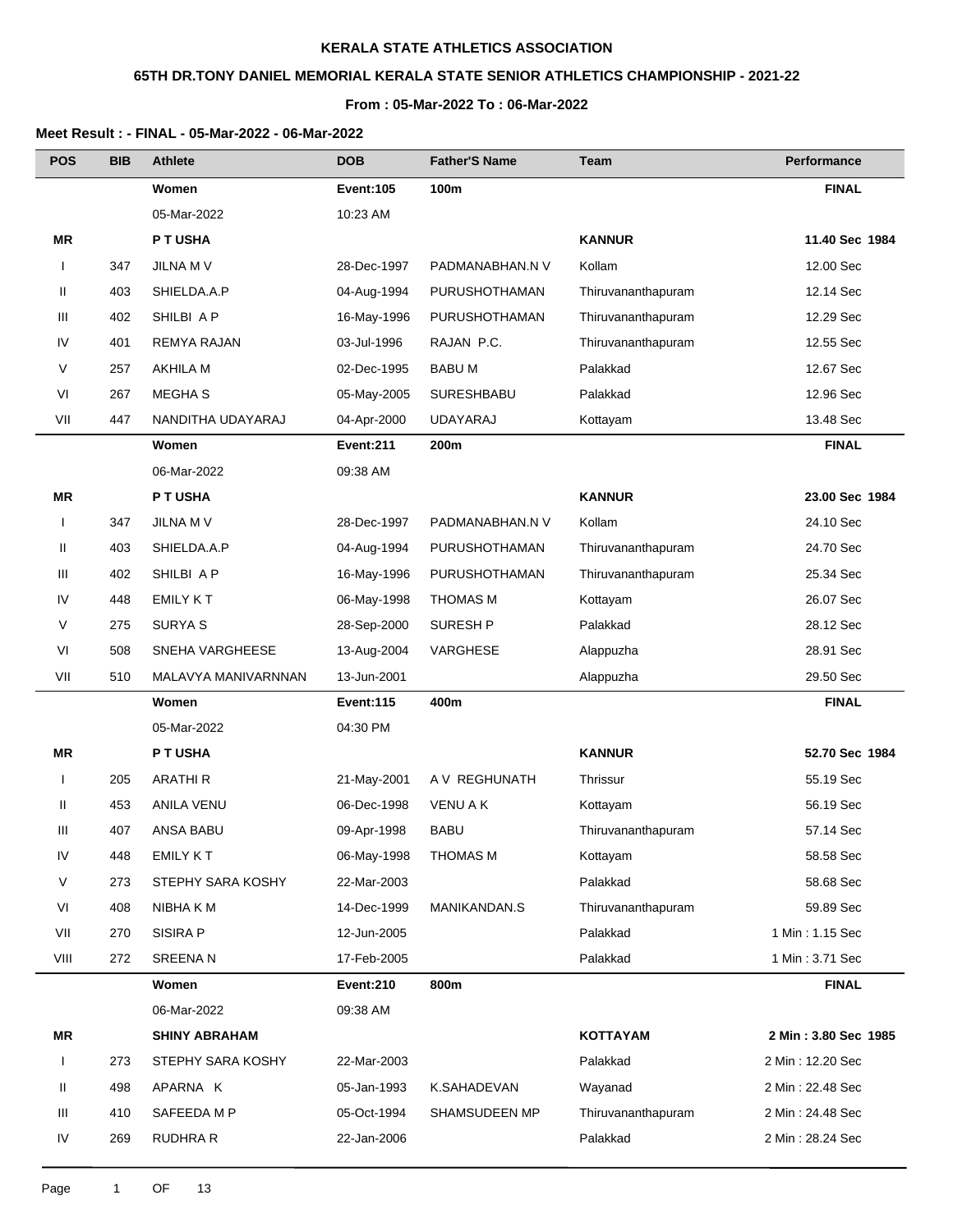# **65TH DR.TONY DANIEL MEMORIAL KERALA STATE SENIOR ATHLETICS CHAMPIONSHIP - 2021-22**

### **From : 05-Mar-2022 To : 06-Mar-2022**

| <b>POS</b>   | <b>BIB</b> | <b>Athlete</b>           | <b>DOB</b>       | <b>Father'S Name</b>   | Team               | Performance            |
|--------------|------------|--------------------------|------------------|------------------------|--------------------|------------------------|
| V            | 450        | <b>ASWATHY BINU</b>      | 12-Jan-2001      | <b>BINU</b>            | Kottayam           | 2 Min: 29.49 Sec       |
| VI           | 207        | SIMI PAUL A P            | 21-Apr-2001      | PAULOSE A D            | Thrissur           | 2 Min: 30.54 Sec       |
| VII          | 208        | <b>PRATHUNA P</b>        | 05-Dec-2002      | PRAKASAN               | Thrissur           | 2 Min: 42.99 Sec       |
| VIII         | 348        | SRUTHI RAJ D             | 05-Apr-2001      |                        | Kollam             | 2 Min: 48.09 Sec       |
|              |            | Women                    | Event:104        | 1500m                  |                    | <b>FINAL</b>           |
|              |            | 05-Mar-2022              | 09:00 AM         |                        |                    |                        |
| ΜR           |            | <b>SUMAKP</b>            |                  |                        | PALAKKAD           | 4 Min: 36.20 Sec 1999  |
| $\mathbf{I}$ | 269        | <b>RUDHRA R</b>          | 22-Jan-2006      |                        | Palakkad           | 5 Min: 0.19 Sec        |
| Ш            | 410        | SAFEEDA M P              | 05-Oct-1994      | SHAMSUDEEN MP          | Thiruvananthapuram | 5 Min: 6.79 Sec        |
| Ш            | 207        | SIMI PAUL A P            | 21-Apr-2001      | PAULOSE A D            | Thrissur           | 5 Min: 14.70 Sec       |
| IV           | 348        | SRUTHI RAJ D             | 05-Apr-2001      |                        | Kollam             | 5 Min: 25.43 Sec       |
| V            | 208        | PRATHUNA P               | 05-Dec-2002      | <b>PRAKASAN</b>        | Thrissur           | 5 Min: 46.20 Sec       |
| VI           | 350        | HIMA S S NAIR            | 22-Jul-2003      |                        | Kollam             | 5 Min: 46.94 Sec       |
| VII          | 409        | <b>RESHMA V M</b>        | 26-May-2002      | <b>MURUKAN</b>         | Thiruvananthapuram | 6 Min: 50.61 Sec       |
| VIII         | 323        | <b>ANJANA K</b>          | 13-Jan-1998      |                        | Kannur             | 7 Min: 26.48 Sec       |
|              |            | Women                    | Event:209        | 5000m                  |                    | <b>FINAL</b>           |
|              |            | 06-Mar-2022              | 09:38 AM         |                        |                    |                        |
| <b>NR</b>    |            | <b>PREEJA SREEDHARAN</b> |                  |                        | <b>KERALA</b>      | 15 Min: 15.89 Sec 2010 |
| <b>MR</b>    |            | <b>PREEJA SREEDHARAN</b> |                  |                        | <b>KOTTAYAM</b>    | 17 Min: 53.10 Sec 2001 |
| $\mathbf{I}$ | 210        | P S SURYA                | 19-Jan-2001      | SUDHAKARAN P D         | Thrissur           | 18 Min: 42.28 Sec      |
| Ш            | 522        | REEBA ANNA GEORGE        | 07-Aug-1996      | <b>GEORGE VARGHESE</b> | Palakkad           | 18 Min: 46.43 Sec      |
| Ш            | 457        | ANJANA AM                | 02-Apr-2004      | MANI A D               | Kottayam           | 20 Min: 26.48 Sec      |
| IV           | 446        | <b>KAVITHA B S</b>       | 24-Jul-2003      | SANAL KUMAR S          | Kottayam           | 21 Min: 15.25 Sec      |
| V            | 353        | ASWANI A                 | 21-Jan-2002      |                        | Kollam             | 22 Min: 41.02 Sec      |
| VI           | 209        | SARANYA.M.S              | 22-Nov-2001      |                        | Thrissur           | 24 Min: 25.61 Sec      |
|              |            | Women                    | <b>Event:102</b> | 10000m                 |                    | <b>FINAL</b>           |
|              |            | 05-Mar-2022              | 09:00 AM         |                        |                    |                        |
| MR           |            | <b>SHELGY JOSEPH</b>     |                  |                        | <b>WAYANAD</b>     | 38 Min: 10.00 Sec 1990 |
| $\mathbf{I}$ | 522        | REEBA ANNA GEORGE        | 07-Aug-1996      | <b>GEORGE VARGHESE</b> | Palakkad           | 39 Min: 38.42 Sec      |
| Ш.           | 440        | <b>LINCY</b>             | 02-May-1999      | <b>JOSE M</b>          | Kottayam           | 44 Min: 51.18 Sec      |
| Ш            | 457        | ANJANA AM                | 02-Apr-2004      | MANI A D               | Kottayam           | 47 Min: 20.45 Sec      |
| IV           | 353        | ASWANI A                 | 21-Jan-2002      |                        | Kollam             | 48 Min: 7.47 Sec       |
|              |            | Women                    | <b>Event:109</b> | 100m HURDLES           |                    | <b>FINAL</b>           |
|              |            | 05-Mar-2022              | 11:11 AM         |                        |                    |                        |
| MR           |            | <b>APARNA ROY</b>        |                  |                        | Kozhikode          | 14.10 Sec 2018         |
| $\mathbf{I}$ | 405        | SOUMYA VARGHESE          | 13-Oct-1996      | SIBY JOSEPH            | Thiruvananthapuram | 14.70 Sec              |
| Ш            | 406        | <b>SUGINA M</b>          | 22-Aug-1993      | <b>GOPIC</b>           | Thiruvananthapuram | 15.46 Sec              |
| Ш            | 517        | SIVAPRIYA E S            | 15-Feb-2005      | SUDHEERAN E.R          | Thrissur           | 15.80 Sec              |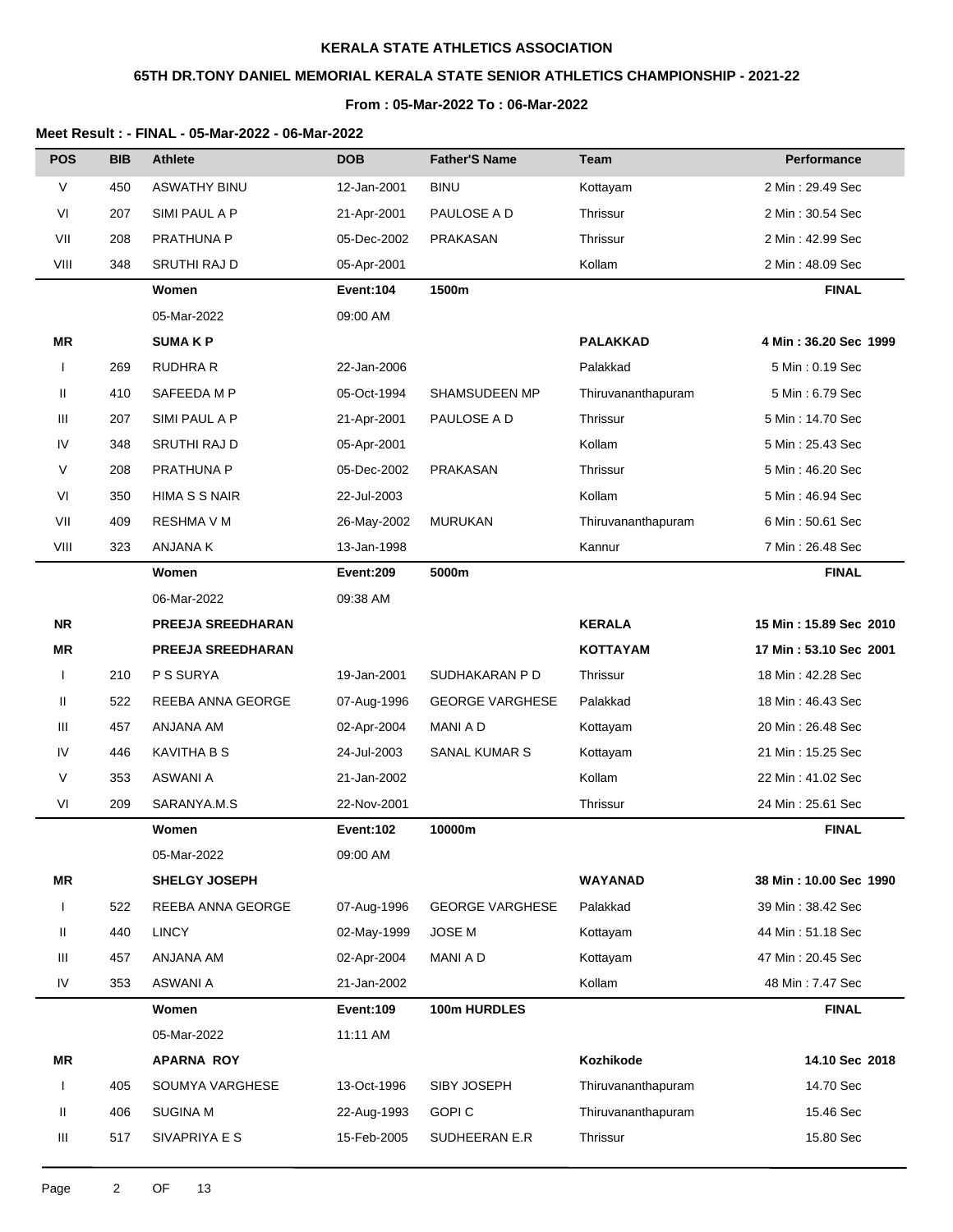# **65TH DR.TONY DANIEL MEMORIAL KERALA STATE SENIOR ATHLETICS CHAMPIONSHIP - 2021-22**

### **From : 05-Mar-2022 To : 06-Mar-2022**

| <b>POS</b>   | <b>BIB</b> | <b>Athlete</b>          | <b>DOB</b>       | <b>Father'S Name</b>          | Team                         | Performance                              |
|--------------|------------|-------------------------|------------------|-------------------------------|------------------------------|------------------------------------------|
| IV           | 263        | <b>ATHIRAK</b>          | 14-Feb-2000      | KANNAN.P.V                    | Palakkad                     | 16.25 Sec                                |
| V            | 442        | ANNA THOMAS MATHEW      | 11-May-2002      | <b>MATHEW K THOMAS</b>        | Kottayam                     | 17.00 Sec                                |
|              |            | Women                   | <b>Event:215</b> | 400m HURDLES                  |                              | <b>FINAL</b>                             |
|              |            | 06-Mar-2022             | 12:02 PM         |                               |                              |                                          |
| ΜR           |            | P T USHA                |                  |                               | <b>KANNUR</b>                | 57.40 Sec 1986                           |
| ı            | 205        | <b>ARATHIR</b>          | 21-May-2001      | A V REGHUNATH                 | Thrissur                     | 1 Min: 0.45 Sec                          |
| Ш            | 453        | ANILA VENU              | 06-Dec-1998      | <b>VENU A K</b>               | Kottayam                     | 1 Min: 2.07 Sec                          |
| Ш            | 349        | SAYANA PO               | 11-Mar-1998      | PRABHAKARAN B                 | Kollam                       | 1 Min: 3.18 Sec                          |
| IV           | 319        | <b>DELNA PHILIP</b>     | 17-May-2001      | E J PHILIP                    | Kannur                       | 1 Min: 5.03 Sec                          |
| V            | 449        | ROSMI CHACKO            | 16-Jun-1999      | <b>CHACKO THOMAS</b>          | Kottayam                     | 1 Min: 5.53 Sec                          |
| VI           | 439        | <b>VISMAYA SANTHOSH</b> | 29-Aug-2002      |                               | Kottayam                     | 1 Min: 9.13 Sec                          |
| VII          | 418        | JAIS RANI SEBASTIAN     | 12-Jun-1995      | <b>SEBASTIAN</b>              | Thiruvananthapuram           | 1 Min: 12.05 Sec                         |
|              |            | Women                   | <b>Event:123</b> | 3000m STEEPLE<br><b>CHASE</b> |                              | <b>FINAL</b>                             |
|              |            | 05-Mar-2022             | 06:03 PM         |                               |                              |                                          |
| <b>MR</b>    |            | <b>ANGEL JAMES</b>      |                  |                               | Kottayam                     | 11 Min: 12.40 Sec 2018                   |
| $\mathbf{I}$ | 264        | <b>GAYATHRI G</b>       | 26-Sep-2000      | <b>GANGADHARAN A</b>          | Palakkad                     | 12 Min: 10.91 Sec                        |
| Ш            | 438        | AAGNUS MERIN SHAJI      | 16-Jan-2002      | SHAJI                         | Kottayam                     | 12 Min: 19.59 Sec                        |
| Ш            | 351        | <b>ABHIRAMIS</b>        | 24-Feb-2001      |                               | Kollam                       | 17 Min: 21.55 Sec                        |
|              |            | Women                   | <b>Event:203</b> | 20000m RACE<br><b>WALKING</b> |                              | <b>FINAL</b>                             |
|              |            | 06-Mar-2022             | 08:54 AM         |                               |                              |                                          |
| <b>MR</b>    |            | <b>MARY MARGARET K.</b> |                  |                               | Kottayam                     | 1 Hr: 49 Min: 43.40 2017                 |
| I            | 437        | NANDHANA SIVADAS        | 18-Feb-2002      | SIVADASAN C K                 | Kottayam                     | <b>Sec</b><br>2 Hr: 31 Min: 52.95<br>Sec |
| Ш            | 445        | ALEENA MOL B            | 08-May-2002      | <b>BIJU</b>                   | Kottayam                     | 2 Hr: 31 Min: 53.05<br>Sec               |
| Ш            | 436        | <b>RESHMA JOY</b>       | 07-Apr-2003      | <b>JOY JOSEPH</b>             | Kottayam                     | 2 Hr: 36 Min: 41.23<br>Sec               |
|              |            | Women                   | Event:108        | <b>LONG JUMP</b>              |                              | <b>FINAL</b>                             |
|              |            | 05-Mar-2022             | 11:11 AM         |                               |                              |                                          |
| <b>MR</b>    |            | <b>RESHMI BOSE</b>      |                  |                               | <b>THIRUVANATHAPURA</b><br>м | 6.22 Mts 2007                            |
| ı            | 213        | JULIE JOHNSON           | 17-Oct-2003      | <b>JOHNSON KURIAN</b>         | Thrissur                     | 5.35 Mts                                 |
| Ш            | 115        | AISWARYA K K            | 27-Jul-2001      |                               | Ernakulam                    | 5.27 Mts                                 |
| Ш            | 212        | DEVANANDA VINOD         | 24-Jan-2005      | VINOD K M                     | Thrissur                     | 5.05 Mts                                 |
| IV           | 447        | NANDITHA UDAYARAJ       | 04-Apr-2000      | UDAYARAJ                      | Kottayam                     | 4.76 Mts                                 |
| V            | 443        | ANCY M S                | 04-Oct-2003      | MANOHARAN A                   | Kottayam                     | 4.64 Mts                                 |
|              |            | Women                   | Event:208        | <b>TRIPLE JUMP</b>            |                              | <b>FINAL</b>                             |
|              |            | 06-Mar-2022             | 09:38 AM         |                               |                              |                                          |
|              |            |                         |                  |                               |                              |                                          |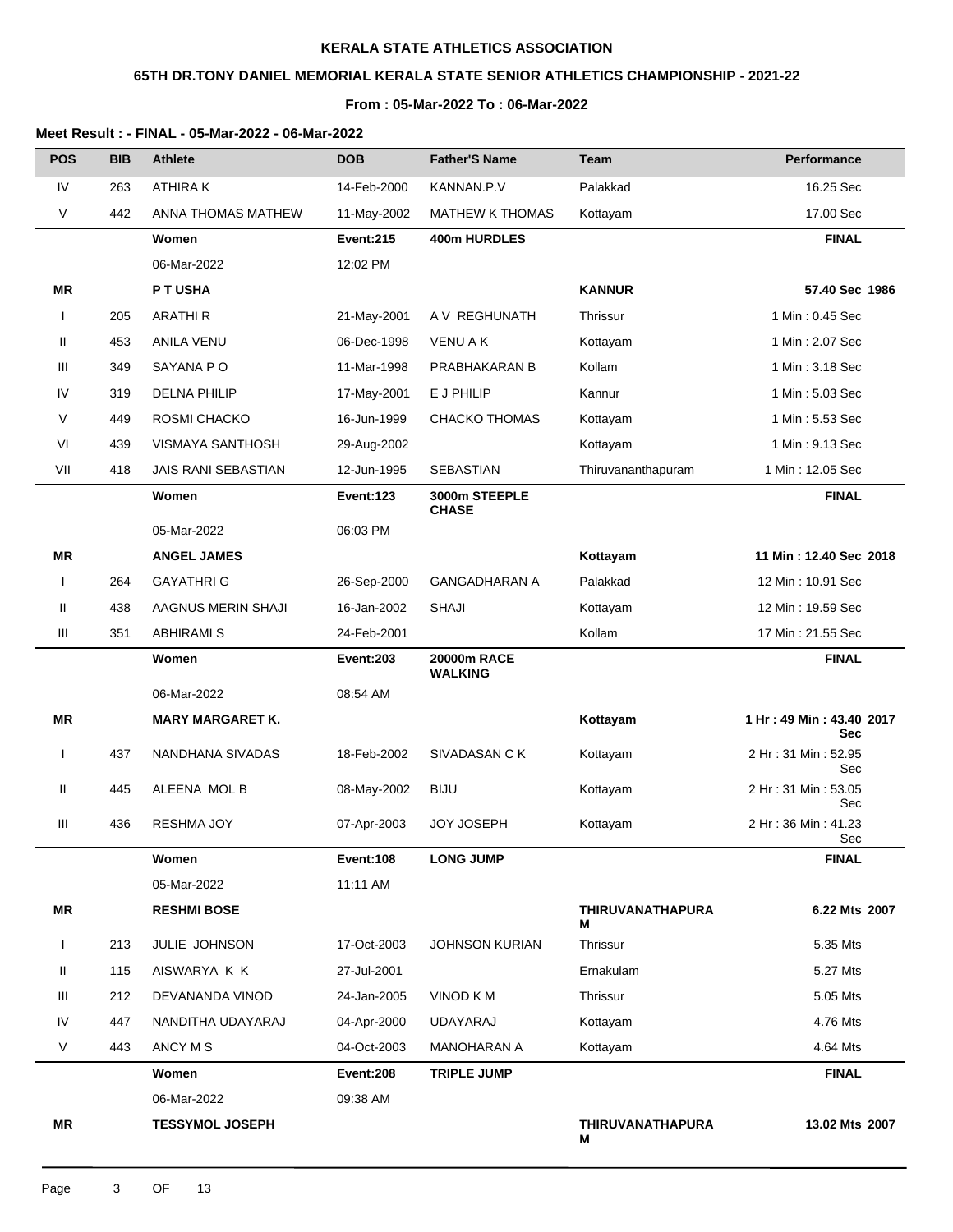# **65TH DR.TONY DANIEL MEMORIAL KERALA STATE SENIOR ATHLETICS CHAMPIONSHIP - 2021-22**

### **From : 05-Mar-2022 To : 06-Mar-2022**

| <b>POS</b>   | <b>BIB</b> | <b>Athlete</b>              | <b>DOB</b>       | <b>Father'S Name</b>          | Team               | Performance    |
|--------------|------------|-----------------------------|------------------|-------------------------------|--------------------|----------------|
| I            | 404        | <b>ALEENA JOSE</b>          | 08-Dec-1996      | VARKEY V M                    | Thiruvananthapuram | 12.20 Mts      |
| Ш            | 320        | <b>ASHNA SHAJI</b>          | 20-Mar-2000      | SHAJI P J                     | Kannur             | 11.96 Mts      |
| Ш            | 115        | AISWARYA K K                | 27-Jul-2001      |                               | Ernakulam          | 11.35 Mts      |
| IV           | 443        | ANCY M S                    | 04-Oct-2003      | <b>MANOHARAN A</b>            | Kottayam           | 10.64 Mts      |
|              |            | Women                       | Event:120        | <b>HIGH JUMP</b>              |                    | <b>FINAL</b>   |
|              |            | 05-Mar-2022                 | 04:30 PM         |                               |                    |                |
| ΜR           |            | ANGEL P DEVASIA             |                  |                               | Ernakulam          | 1.83 Mts 2018  |
| $\mathbf{I}$ | 118        | ANGEL P DEVASIA             | 06-Dec-1994      | <b>DEVASIA</b>                | Idukki             | 1.79 Mts       |
| Ш            | 416        | <b>LIBIA SHAJI</b>          | 16-Apr-1997      | <b>SHAJI</b>                  | Thiruvananthapuram | 1.70 Mts       |
| Ш            | 414        | ATHIRA SOMARAJ              | 26-Oct-1998      | SOMARAJ K K                   | Thiruvananthapuram | 1.65 Mts       |
| IV           | 370        | ALBA MANOJ                  | 07-Oct-2005      | <b>MANOJ</b>                  | Kozhikode          | 1.60 Mts       |
| V            | 415        | <b>JISHNA M</b>             | 23-Mar-2000      |                               | Thiruvananthapuram | 1.55 Mts       |
| VI           | 256        | AISWARYA A                  | 19-Dec-2003      |                               | Palakkad           | 1.45 Mts       |
| VII          | 512        | JYOTHISHA S                 | 29-May-2001      | SALI                          | Alappuzha          | 1.30 Mts       |
|              |            | Women                       | Event:204        | <b>POLE VAULT</b>             |                    | <b>FINAL</b>   |
|              |            | 06-Mar-2022                 | 08:54 AM         |                               |                    |                |
| ΜR           |            | <b>KRISHNA RACHAN</b>       |                  |                               | Kozhikode          | 4.00 Mts 2019  |
|              | 114        | DIVYA MOHAN                 | 28-Jul-1999      | <b>MOHANDAS</b>               | Ernakulam          | 3.85 Mts       |
| Ш            | 417        | RESHMA RAVEENDRAN           | 20-Feb-1996      | RAVEENDRAN                    | Thiruvananthapuram | 3.60 Mts       |
| Ш            | 537        | ARSHA BABU                  | 18-Mar-1999      | <b>BABUKA</b>                 | Kottayam           | 3.50 Mts       |
| IV           | 306        | ANASWARA C                  | 17-Jul-1996      | SASIPRAKASH KOOTTA Malappuram |                    | 3.30 Mts       |
|              |            | Women                       | <b>Event:219</b> | <b>SHOT PUT</b>               |                    | <b>FINAL</b>   |
|              |            | 06-Mar-2022                 | 12:44 PM         |                               |                    |                |
| ΜR           |            | <b>MEGHA MARIYAM MATHEW</b> |                  |                               | Thiruvananthapuram | 12.72 Mts 2018 |
|              | 352        | <b>MEGHA MARIYAM MATHEW</b> | 17-Mar-2000      | <b>JOHN MATHEW</b>            | Kollam             | 12.30 Mts      |
| Ш            | 525        | NELSAMOL P SAJI             | 06-Jun-1998      | SAJI P V                      | Ernakulam          | 11.41 Mts      |
| Ш            | 149        | THOUFEERA C P               | 15-Aug-2000      | MOHAMMED A                    | Kasargod           | 10.87 Mts      |
| IV           | 529        | ANAGHA P                    | 07-Feb-2000      |                               | Kozhikode          | 10.79 Mts      |
| V            | 268        | PRANAMIYA K K               | 16-Apr-2004      | K K DEVADAS                   | Palakkad           | 8.32 Mts       |
| VI           | 265        | <b>GAYATHRIV</b>            | 17-Mar-2003      |                               | Palakkad           | 7.81 Mts       |
| VII          | 266        | <b>MALAVIKA S</b>           | 18-Feb-2005      |                               | Palakkad           | 7.75 Mts       |
|              |            | Women                       | Event:201        | <b>DISCUS THROW</b>           |                    | <b>FINAL</b>   |
|              |            | 06-Mar-2022                 | 08:33 AM         |                               |                    |                |
| MR           |            | PHILOMINA THOMAS            |                  |                               | <b>PALAKKAD</b>    | 39.60 Mts 1982 |
| Ι.           | 149        | <b>THOUFEERA C P</b>        | 15-Aug-2000      | <b>MOHAMMED A</b>             | Kasargod           | 39.72 Mts NMR  |
| Ш            | 452        | NIYA ROSE RAJU              | 26-May-2001      | RAJU M C                      | Kottayam           | 34.35 Mts      |
| Ш            | 268        | PRANAMIYA K K               | 16-Apr-2004      | K K DEVADAS                   | Palakkad           | 31.42 Mts      |
| ${\sf IV}$   | 352        | MEGHA MARIYAM MATHEW        | 17-Mar-2000      | <b>JOHN MATHEW</b>            | Kollam             | 30.26 Mts      |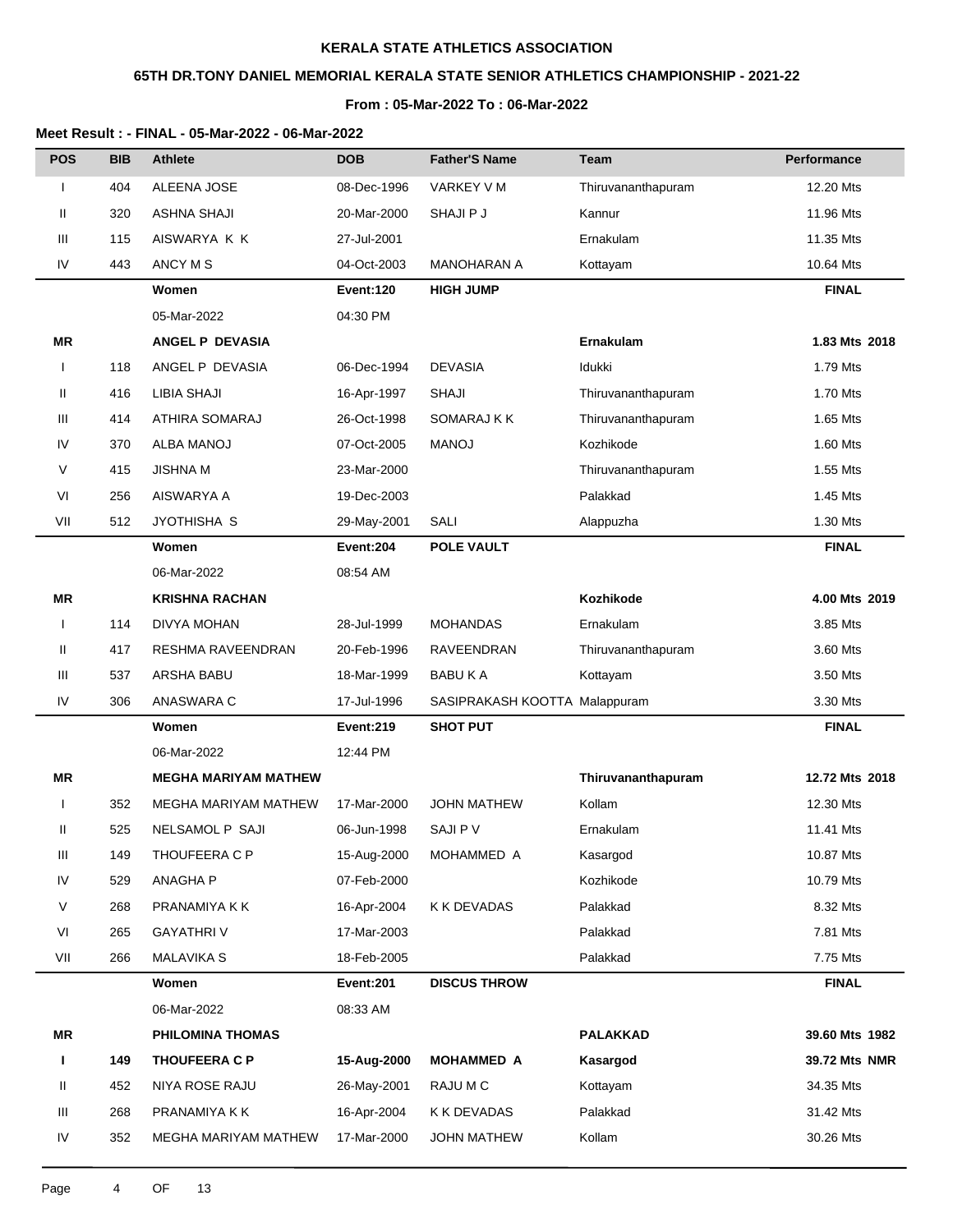# **65TH DR.TONY DANIEL MEMORIAL KERALA STATE SENIOR ATHLETICS CHAMPIONSHIP - 2021-22**

### **From : 05-Mar-2022 To : 06-Mar-2022**

| <b>POS</b>   | <b>BIB</b> | <b>Athlete</b>             | <b>DOB</b>       | <b>Father'S Name</b> | <b>Team</b>                  | <b>Performance</b> |
|--------------|------------|----------------------------|------------------|----------------------|------------------------------|--------------------|
| $\vee$       | 509        | <b>ASHLY THRESIA</b>       | 01-Oct-2005      | <b>JOHN VARGHESE</b> | Alappuzha                    | 28.95 Mts          |
| VI           | 265        | <b>GAYATHRIV</b>           | 17-Mar-2003      |                      | Palakkad                     | 28.62 Mts          |
| VII          | 529        | <b>ANAGHAP</b>             | 07-Feb-2000      |                      | Kozhikode                    | 26.45 Mts          |
| VIII         | 411        | <b>SREELEKSHMY B</b>       | 16-Feb-2002      | <b>AJITH KUMAR S</b> | Thiruvananthapuram           | 20.28 Mts          |
|              |            | Women                      | Event:216        | <b>HAMMER THROW</b>  |                              | <b>FINAL</b>       |
|              |            | 06-Mar-2022                | 11:41 AM         |                      |                              |                    |
| MR           |            | <b>ANITHA ABRAHAM</b>      |                  |                      | <b>ERNAKULAM</b>             | 53.12 Mts 2010     |
| $\mathbf{I}$ | 112        | <b>KESSIA MARIAM BENNY</b> | 09-Sep-2002      |                      | Ernakulam                    | 46.71 Mts          |
| Ш            | 526        | <b>BLESSY DEVASIA</b>      | 25-May-2003      | DEVASIA A T          | Ernakulam                    | 43.72 Mts          |
| Ш            | 258        | <b>AKHILA T</b>            | 29-Oct-2004      |                      | Palakkad                     | 37.42 Mts          |
| IV           | 308        | NIJILA K                   | 07-Feb-2000      | ZAINUDDEEN. K        | Malappuram                   | 33.16 Mts          |
| V            | 509        | <b>ASHLY THRESIA</b>       | 01-Oct-2005      | <b>JOHN VARGHESE</b> | Alappuzha                    | 29.05 Mts          |
| VI           | 262        | <b>ASHIFA S</b>            | 07-Jul-2004      |                      | Palakkad                     | 12.89 Mts          |
|              |            | Women                      | <b>Event:112</b> | <b>JAVELIN THROW</b> |                              | <b>FINAL</b>       |
|              |            | 05-Mar-2022                | 03:06 PM         |                      |                              |                    |
| ΜR           |            | <b>PRAJISHA MK</b>         |                  |                      | <b>KOTTAYAM</b>              | 47.56 Mts 2004     |
| $\mathbf{I}$ | 530        | ASHIKA P                   | 12-Oct-2002      |                      | Ernakulam                    | 31.83 Mts          |
| Ш            | 371        | AYONA JAISON               | 25-Apr-2004      |                      | Kozhikode                    | 31.39 Mts          |
| Ш            | 259        | ANAGHA P M                 | 23-Aug-2004      |                      | Palakkad                     | 30.19 Mts          |
| IV           | 497        | <b>RADIKA P</b>            | 28-Dec-2000      | RADHAKRISHNAN        | Wayanad                      | 22.09 Mts          |
| V            | 433        | JITHU SETHUNATH            | 07-Sep-2001      | <b>SETHUNATH</b>     | Alappuzha                    | 19.19 Mts          |
| VI           | 271        | SONA <sub>P</sub>          | 18-Jun-2003      |                      | Palakkad                     | 17.70 Mts          |
|              |            | Women                      | <b>Event:212</b> | <b>HEPTATHLON</b>    |                              | <b>FINAL</b>       |
|              |            | 06-Mar-2022                | 09:38 AM         |                      |                              |                    |
| <b>NR</b>    |            | <b>J J SOBHA</b>           |                  |                      | <b>ANDRA PRADESH</b>         | 6211 Pts 2004      |
| ΜR           |            | <b>SINIMOL M P</b>         |                  |                      | <b>THIRUVANATHAPURA</b><br>M | 4914 Pts 2007      |
| $\mathbf{I}$ | 455        | <b>MARIYA THOMAS</b>       | 03-Nov-1999      | THOMAS M T           | Kottayam                     | 4569 Pts           |
| Ш            | 454        | <b>HELAN SAJI</b>          | 04-Apr-2000      | <b>SAJI THOMAS</b>   | Kottayam                     | 4052 Pts           |
| Ш            | 260        | ANAMIKA K A                | 21-Jan-2004      |                      | Palakkad                     | 3905 Pts           |
| IV           | 214        | RINJITHA C S               | 25-Jan-2000      | SHANTY C G           | Thrissur                     | 2916 Pts           |
| $\vee$       | 523        | <b>SURYA S</b>             | 23-Oct-2003      | SURENDRAN            | Palakkad                     | 2262 Pts           |
|              |            | Women                      | Event:118        | 4X100m RELAY         |                              | <b>FINAL</b>       |
|              |            | 05-Mar-2022                | 04:30 PM         |                      |                              |                    |
| <b>MR</b>    |            |                            |                  |                      | <b>PALAKKAD</b>              | 43.50 Sec 1982     |
| L            |            | U                          |                  |                      | Thiruvananthapuram           | 49.41 Sec          |
|              | 405        | SOUMYA VARGHESE            | 13-Oct-1996      | SIBY JOSEPH          |                              |                    |
|              | 402        | SHILBI A P                 | 16-May-1996      | PURUSHOTHAMAN        |                              |                    |
|              | 401        | REMYA RAJAN                | 03-Jul-1996      | RAJAN P.C.           |                              |                    |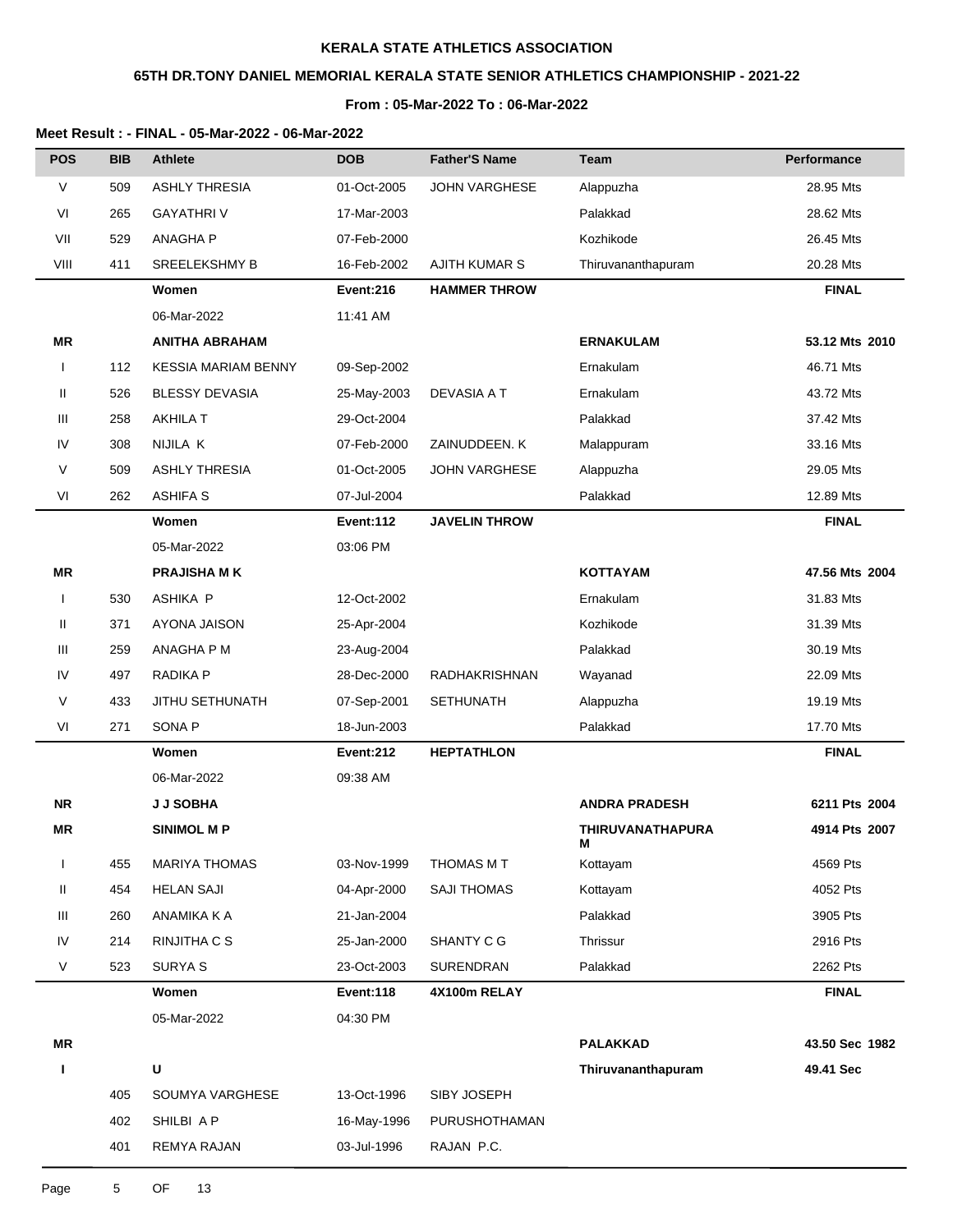# **65TH DR.TONY DANIEL MEMORIAL KERALA STATE SENIOR ATHLETICS CHAMPIONSHIP - 2021-22**

### **From : 05-Mar-2022 To : 06-Mar-2022**

| <b>POS</b> | <b>BIB</b> | <b>Athlete</b>                   | <b>DOB</b>       | <b>Father'S Name</b>   | <b>Team</b>        | Performance           |
|------------|------------|----------------------------------|------------------|------------------------|--------------------|-----------------------|
|            | 403        | SHIELDA.A.P                      | 04-Aug-1994      | PURUSHOTHAMAN          |                    |                       |
| Ш          |            | R                                |                  |                        | Palakkad           | 50.35 Sec             |
|            | 267        | <b>MEGHAS</b>                    | 05-May-2005      | <b>SURESHBABU</b>      |                    |                       |
|            | 275        | <b>SURYAS</b>                    | 28-Sep-2000      | SURESH P               |                    |                       |
|            | 270        | SISIRA P                         | 12-Jun-2005      |                        |                    |                       |
|            | 260        | ANAMIKA K A                      | 21-Jan-2004      |                        |                    |                       |
| Ш          |            | Μ                                |                  |                        | Kottayam           | 51.10 Sec             |
|            | 447        | NANDITHA UDAYARAJ                | 04-Apr-2000      | UDAYARAJ               |                    |                       |
|            | 451        | SNEHA JOLLY                      | 06-Mar-2003      | <b>JOLLY THOMAS</b>    |                    |                       |
|            | 439        | VISMAYA SANTHOSH                 | 29-Aug-2002      |                        |                    |                       |
|            | 442        | ANNA THOMAS MATHEW               | 11-May-2002      | <b>MATHEW K THOMAS</b> |                    |                       |
| IV         |            | V                                |                  |                        | Alappuzha          | 58.76 Sec             |
|            |            | Women                            | <b>Event:223</b> | 4X400m RELAY           |                    | <b>FINAL</b>          |
|            |            | 06-Mar-2022                      | 03:46 PM         |                        |                    |                       |
| ΜR         |            |                                  |                  |                        | <b>KOTTAYAM</b>    | 3 Min: 49.90 Sec 2001 |
| L          |            | U                                |                  |                        | Thiruvananthapuram | 3 Min: 56.69 Sec      |
|            | 419        | SMRUTHIMOL V<br><b>RAJENDRAN</b> | 07-Aug-1996      | RAJENDRAN V.K          |                    |                       |
|            | 418        | JAIS RANI SEBASTIAN              | 12-Jun-1995      | SEBASTIAN              |                    |                       |
|            | 408        | NIBHA K M                        | 14-Dec-1999      | MANIKANDAN.S           |                    |                       |
|            | 407        | ANSA BABU                        | 09-Apr-1998      | BABU                   |                    |                       |
| Ш          |            | M                                |                  |                        | Kottayam           | 4 Min: 0.34 Sec       |
|            | 449        | ROSMI CHACKO                     | 16-Jun-1999      | <b>CHACKO THOMAS</b>   |                    |                       |
|            | 450        | <b>ASWATHY BINU</b>              | 12-Jan-2001      | <b>BINU</b>            |                    |                       |
|            | 443        | ANCY M S                         | 04-Oct-2003      | <b>MANOHARAN A</b>     |                    |                       |
|            | 448        | <b>EMILY KT</b>                  | 06-May-1998      | <b>THOMAS M</b>        |                    |                       |
| Ш          |            | R                                |                  |                        | Palakkad           | 4 Min: 22.57 Sec      |
|            | 262        | <b>ASHIFA S</b>                  | 07-Jul-2004      |                        |                    |                       |
|            | 274        | SREENANDHANA.H                   | 20-Feb-2006      |                        |                    |                       |
|            | 269        | RUDHRA R                         | 22-Jan-2006      |                        |                    |                       |
|            | 272        | <b>SREENAN</b>                   | 17-Feb-2005      |                        |                    |                       |
| <b>DNS</b> |            | T.                               |                  |                        | <b>Thrissur</b>    |                       |
|            |            | Men                              | <b>Event:113</b> | 100m                   |                    | <b>FINAL</b>          |
|            |            | 05-Mar-2022                      | 03:06 PM         |                        |                    |                       |
| MR         |            | <b>ARUNJITH</b>                  |                  |                        | <b>KOLLAM</b>      | 10.50 Sec 2007        |
| L          | 485        | PRANAV K S                       | 05-Jun-1997      | SASI K C               | Kottayam           | 10.83 Sec             |
| Ш          | 374        | ASWIN K P                        | 16-Sep-1996      | PRASANNA KUMAR K       | Thiruvananthapuram | 10.84 Sec             |
| Ш          | 236        | <b>MANEESH M</b>                 | 06-Feb-1993      | MAHALINGAM             | Palakkad           | 10.96 Sec             |
| IV         | 219        | AJIN R                           | 30-Apr-2003      |                        | Palakkad           | 11.14 Sec             |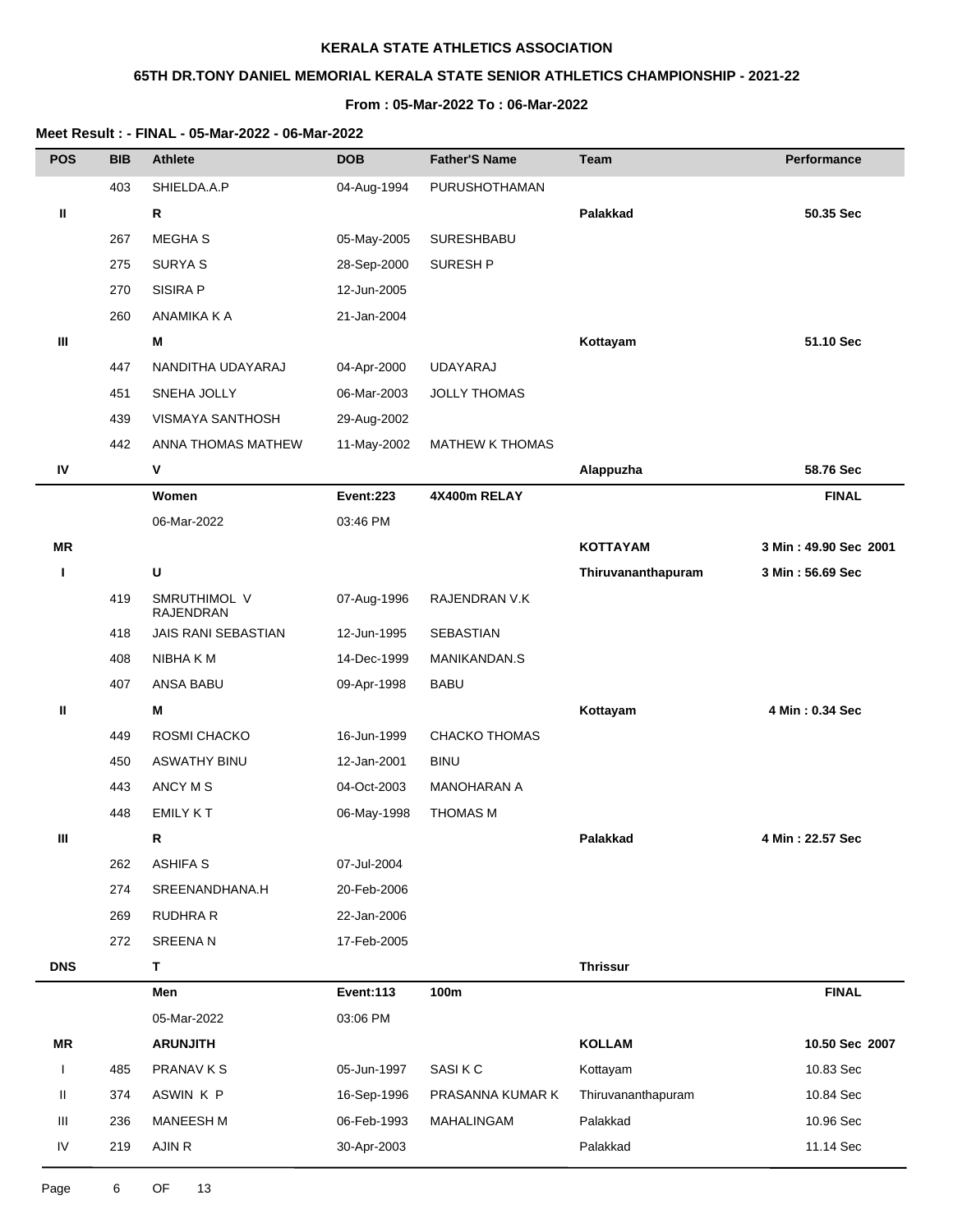# **65TH DR.TONY DANIEL MEMORIAL KERALA STATE SENIOR ATHLETICS CHAMPIONSHIP - 2021-22**

### **From : 05-Mar-2022 To : 06-Mar-2022**

| <b>POS</b>   | <b>BIB</b> | <b>Athlete</b>         | <b>DOB</b>       | <b>Father'S Name</b>  | <b>Team</b>        | <b>Performance</b>    |
|--------------|------------|------------------------|------------------|-----------------------|--------------------|-----------------------|
| V            | 277        | <b>SUFAID TK</b>       | 28-Feb-1997      | ABDUL MAJEED          | Malappuram         | 11.18 Sec             |
| VI           | 126        | ABHIJITH B NAIR        | 02-Oct-1996      | <b>BIJU KUMAR T S</b> | Idukki             | 11.36 Sec             |
| VII          | 177        | SANJAY M R             | 13-Dec-2001      |                       | Thrissur           | 11.40 Sec             |
| VIII         | 425        | <b>JEESMON TOMY</b>    | 10-Feb-2001      |                       | Alappuzha          | 11.51 Sec             |
|              |            | Men                    | <b>Event:220</b> | 200m                  |                    | <b>FINAL</b>          |
|              |            | 06-Mar-2022            | 12:44 PM         |                       |                    |                       |
| MR           |            | <b>NAJEEB MOHAMMED</b> |                  |                       | <b>KOLLAM</b>      | 21.40 Sec 1988        |
| $\mathbf{I}$ | 243        | <b>RIJITH K R</b>      | 01-May-2004      |                       | Palakkad           | 22.15 Sec             |
| Ш            | 236        | <b>MANEESH M</b>       | 06-Feb-1993      | MAHALINGAM            | Palakkad           | 22.39 Sec             |
| Ш            | 491        | MANUTS                 | 17-Oct-2001      | SAJI                  | Wayanad            | 22.41 Sec             |
| IV           | 178        | AMEESH MOHAN           | 05-Oct-1998      |                       | Thrissur           | 22.65 Sec             |
| V            | 503        | <b>ABHIJITH SIMON</b>  | 24-Jun-2002      |                       | Alappuzha          | 22.79 Sec             |
| VI           | 177        | SANJAY M R             | 13-Dec-2001      |                       | Thrissur           | 23.58 Sec             |
| VII          | 326        | <b>JERIN GEORGE</b>    | 09-Oct-2000      |                       | Kollam             | 24.31 Sec             |
| <b>DNF</b>   | 282        | R GOUTHAM KRISHNA      | 13-Nov-2001      | S.RADHAKRISHNAN       | Malappuram         |                       |
|              |            | Men                    | Event:114        | 400m                  |                    | <b>FINAL</b>          |
|              |            | 05-Mar-2022            | 04:30 PM         |                       |                    |                       |
| <b>MR</b>    |            | <b>BIBIN MATHEW</b>    |                  |                       | <b>THRISSUR</b>    | 47.40 Sec 2007        |
| I            | 477        | AMAL JOSEPH            | 03-Sep-1994      | <b>JOSEPH</b>         | Kottayam           | 48.04 Sec             |
| Ш            | 491        | <b>MANUTS</b>          | 17-Oct-2001      | SAJI                  | Wayanad            | 48.16 Sec             |
| Ш            | 487        | <b>JERIN JOHNEY</b>    | 01-Jul-1999      | JOHNEY JOSEPH         | Wayanad            | 49.19 Sec             |
| IV           | 122        | <b>MAYMON POULOSE</b>  | 01-May-1997      | POULOSE. P.T.         | Idukki             | 49.20 Sec             |
| V            | 281        | <b>BIPIN KUMAR P</b>   | 21-Nov-1996      | <b>HARIDASAN P</b>    | Malappuram         | 49.72 Sec             |
| VI           | 516        | RASHIB JABEEL K H      | 16-Apr-2001      |                       | Thrissur           | 50.27 Sec             |
| VII          | 234        | LAIJU R                | 09-Nov-2001      | RADHAKRISHNAN         | Palakkad           | 50.44 Sec             |
| VIII         | 243        | <b>RIJITH K R</b>      | 01-May-2004      |                       | Palakkad           | 50.82 Sec             |
|              |            | Men                    | Event:221        | 800m                  |                    | <b>FINAL</b>          |
|              |            | 06-Mar-2022            | 02:58 PM         |                       |                    |                       |
| <b>MR</b>    |            | <b>JOSEY MATHEW</b>    |                  |                       | <b>ERNAKULAM</b>   | 1 Min: 50.50 Sec 1990 |
|              | 220        | AKHIL K A              | 04-Jun-2000      | ANEESH                | Palakkad           | 1 Min: 51.39 Sec      |
| Ш            | 244        | RIJOY J                | 21-Dec-2003      | <b>JAYASANKAR</b>     | Palakkad           | 1 Min: 52.59 Sec      |
| Ш            | 458        | ANANDHUMON M S         | 02-Mar-2001      | <b>SAJIKUMAR</b>      | Kottayam           | 1 Min: 52.90 Sec      |
| IV           | 248        | SARATH S               | 28-Dec-2000      | SRINIVASN M           | Palakkad           | 1 Min: 55.83 Sec      |
| V            | 384        | <b>INDRANATHAN S</b>   | 18-Apr-2005      | <b>SURESH KUMAR G</b> | Thiruvananthapuram | 1 Min: 56.01 Sec      |
| VI           | 173        | ARJUN JIJI             | 17-Jan-2003      | JIJI K P              | Pathanamthitta     | 2 Min: 6.19 Sec       |
| <b>DNS</b>   | 362        | ABHINAVE SAJEEVAN      | 09-Nov-2003      | SAJEEVAN              | Kozhikode          |                       |
|              |            | Men                    | <b>Event:103</b> | 1500m                 |                    | <b>FINAL</b>          |
|              |            | 05-Mar-2022            | 09:00 AM         |                       |                    |                       |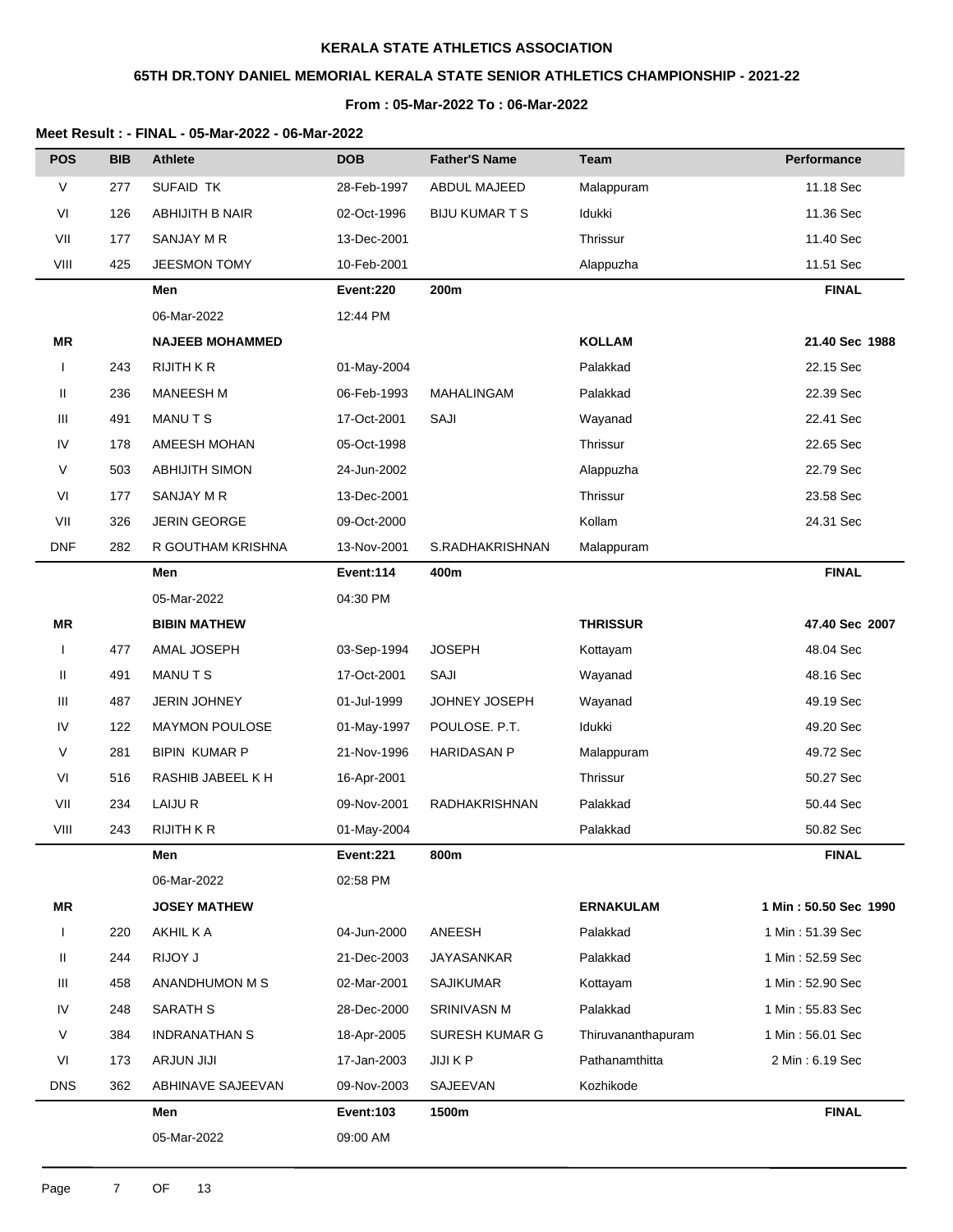# **65TH DR.TONY DANIEL MEMORIAL KERALA STATE SENIOR ATHLETICS CHAMPIONSHIP - 2021-22**

### **From : 05-Mar-2022 To : 06-Mar-2022**

| <b>POS</b>   | <b>BIB</b> | <b>Athlete</b>          | <b>DOB</b>       | <b>Father'S Name</b> | <b>Team</b>                  | Performance            |
|--------------|------------|-------------------------|------------------|----------------------|------------------------------|------------------------|
| <b>MR</b>    |            | <b>MOHAMMED AFSAL P</b> |                  |                      | <b>PALAKKAD</b>              | 3 Min: 52.44 Sec 2014  |
| 1            | 166        | ABHIJITH S A            | 07-May-1998      | <b>AJIKUMAR</b>      | Pathanamthitta               | 3 Min: 54.73 Sec       |
| Ш            | 244        | RIJOY J                 | 21-Dec-2003      | <b>JAYASANKAR</b>    | Palakkad                     | 3 Min: 57.25 Sec       |
| Ш            | 185        | SREERAG A S             | 02-May-1999      |                      | Thrissur                     | 4 Min: 2.51 Sec        |
| IV           | 481        | <b>ADARSH BINU</b>      | 18-Dec-1999      |                      | Kottayam                     | 4 Min: 5.48 Sec        |
| $\vee$       | 285        | MOHAMMED VASIL P        | 29-Sep-2000      | <b>UMMER P</b>       | Malappuram                   | 4 Min: 17.72 Sec       |
| VI           | 283        | MOHAMMED RISWAN M       | 13-May-2003      |                      | Malappuram                   | 4 Min: 39.65 Sec       |
| VII          | 478        | ANEESH T                | 18-Jul-2003      | <b>THAMBAN</b>       | Kottayam                     | 4 Min: 50.45 Sec       |
| VIII         | 541        | AMAL SREE               | 27-Nov-2000      |                      | Kozhikode                    | 5 Min: 0.58 Sec        |
|              |            | Men                     | Event:207        | 5000m                |                              | <b>FINAL</b>           |
|              |            | 06-Mar-2022             | 09:38 AM         |                      |                              |                        |
| <b>MR</b>    |            | <b>SASIDHARAN</b>       |                  |                      | <b>THIRUVANATHAPURA</b><br>м | 14 Min: 46.40 Sec 1973 |
| $\mathsf{l}$ | 166        | ABHIJITH SA             | 07-May-1998      | <b>AJIKUMAR</b>      | Pathanamthitta               | 15 Min: 6.58 Sec       |
| Ш            | 185        | SREERAG A S             | 02-May-1999      |                      | Thrissur                     | 15 Min: 46.76 Sec      |
| Ш            | 172        | JAGANATH J              | 25-Sep-1998      | JANARDHANAN V        | Pathanamthitta               | 16 Min: 8.21 Sec       |
| IV           | 249        | SREE HARI K.            | 28-Oct-1997      |                      | Palakkad                     | 16 Min: 21.33 Sec      |
| V            | 120        | SAJITH KM               | 25-Aug-1994      | <b>MANOHARAN</b>     | Idukki                       | 16 Min: 24.02 Sec      |
| VI           | 490        | RAKESH R K              | 07-Aug-1998      |                      | Wayanad                      | 16 Min: 59.50 Sec      |
| VII          | 461        | <b>SARUN SAJI</b>       | 01-Oct-1998      | <b>SAJI PV</b>       | Kottayam                     | 17 Min: 2.15 Sec       |
| VIII         | 119        | PRITHVIJITH S           | 08-Aug-2000      | <b>SUBASH BABU</b>   | Idukki                       | 17 Min: 12.86 Sec      |
|              |            | Men                     | <b>Event:101</b> | 10000m               |                              | <b>FINAL</b>           |
|              |            | 05-Mar-2022             | 09:00 AM         |                      |                              |                        |
| <b>MR</b>    |            | <b>LAKSHMANAN</b>       |                  |                      | <b>PATHANAMTHITTA</b>        | 31 Min: 15.49 Sec 2010 |
| 1            | 229        | JERALD CICIL            | 01-Jun-2000      |                      | Palakkad                     | 34 Min: 29.45 Sec      |
| Ш            | 490        | RAKESH R K              | 07-Aug-1998      |                      | Wayanad                      | 34 Min: 56.22 Sec      |
| Ш            | 249        | SREE HARIK.             | 28-Oct-1997      |                      | Palakkad                     | 36 Min: 17.19 Sec      |
| IV           | 120        | SAJITH KM               | 25-Aug-1994      | MANOHARAN            | Idukki                       | 36 Min: 56.38 Sec      |
| $\vee$       | 121        | <b>SUBIN LOWRANCE</b>   | 28-Feb-2000      |                      | Idukki                       | 37 Min: 48.59 Sec      |
| VI           | 161        | SIVAPRASAD              | 27-Dec-1999      | <b>BINU</b>          | Pathanamthitta               | 39 Min: 38.40 Sec      |
| VII          | 186        | DEVADARSAN              | 07-Oct-2002      |                      | Thrissur                     | 40 Min: 31.30 Sec      |
| VIII         | 187        | <b>ALWIN VINCENT</b>    | 14-Mar-2002      |                      | Thrissur                     | 41 Min: 20.14 Sec      |
|              |            | Men                     | Event:111        | 110m HURDLES         |                              | <b>FINAL</b>           |
|              |            | 05-Mar-2022             | 03:06 PM         |                      |                              |                        |
| MR           |            | <b>MAYMON POULOSE</b>   |                  |                      | <b>Thrissur</b>              | 14.32 Sec 2018         |
| $\mathbf{I}$ | 287        | SHAHAD N V              | 09-Feb-1998      | MUHAMMED N V         | Malappuram                   | 14.81 Sec              |
| Ш            | 228        | <b>FASIL FEROKE</b>     | 04-Feb-2002      |                      | Palakkad                     | 14.96 Sec              |
| Ш            | 105        | MUHAMMED ASIF N         | 05-Jan-1999      | <b>NAVAS A</b>       | Ernakulam                    | 16.67 Sec              |
| IV           | 345        | AFSAL S                 | 28-Oct-2000      |                      | Kollam                       | 17.03 Sec              |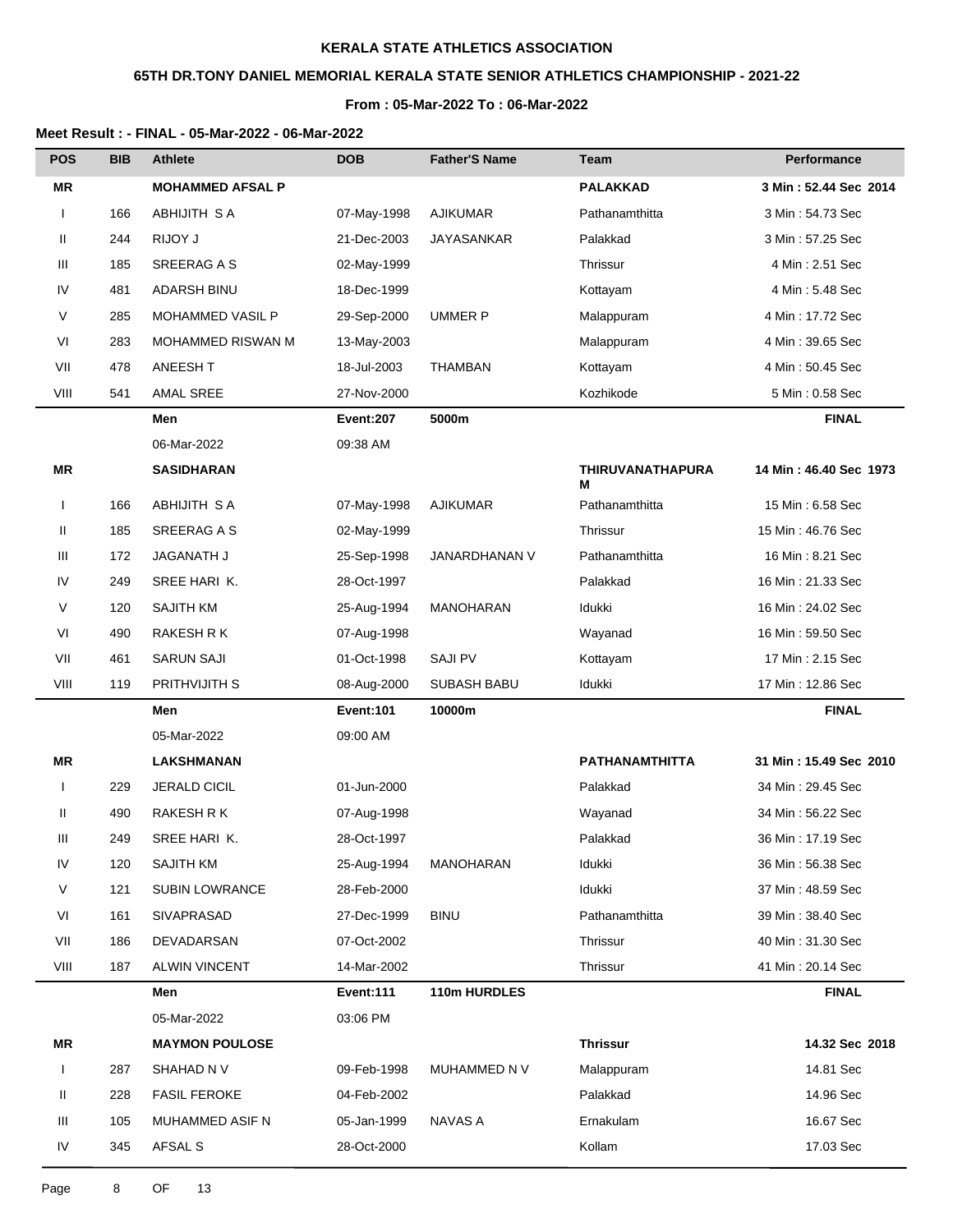# **65TH DR.TONY DANIEL MEMORIAL KERALA STATE SENIOR ATHLETICS CHAMPIONSHIP - 2021-22**

### **From : 05-Mar-2022 To : 06-Mar-2022**

| <b>POS</b>   | <b>BIB</b> | <b>Athlete</b>           | <b>DOB</b>  | <b>Father'S Name</b>          | Team               | Performance                            |
|--------------|------------|--------------------------|-------------|-------------------------------|--------------------|----------------------------------------|
| V            | 311        | RAHUL PT                 | 05-Feb-1999 |                               | Kannur             | 18.09 Sec                              |
| VI           | 312        | <b>ADARSH E</b>          | 10-Apr-2000 |                               | Kannur             | 18.69 Sec                              |
| <b>DNS</b>   | 156        | <b>SURYA DAS S</b>       | 10-Mar-2002 |                               | Pathanamthitta     |                                        |
|              |            | Men                      | Event:217   | 400m HURDLES                  |                    | <b>FINAL</b>                           |
|              |            | 06-Mar-2022              | 02:09 PM    |                               |                    |                                        |
| <b>MR</b>    |            | <b>SHEBIN JOSEPH</b>     |             |                               | <b>KOTTAYAM</b>    | 52.20 Sec 2001                         |
| $\mathbf{I}$ | 383        | MUHAMMED LAZAN V K       | 06-Jun-2002 | V K ABDUL NISHAD              | Thiruvananthapuram | 53.84 Sec                              |
| Ш            | 463        | <b>MANOOP M</b>          | 22-Aug-2001 | <b>MANOOP</b>                 | Wayanad            | 55.46 Sec                              |
| Ш            | 151        | <b>SANO KURIAYAN</b>     | 18-Apr-2004 |                               | Pathanamthitta     | 57.85 Sec                              |
| IV           | 520        | RAHUL H                  | 27-Mar-2004 | <b>HARI R</b>                 | Palakkad           | 1 Min: 0.32 Sec                        |
| V            | 475        | SOORAJ V S               | 13-Jan-2002 |                               | Kottayam           | 1 Min: 1.31 Sec                        |
| VI           | 382        | <b>DHANEESH</b>          | 24-Jul-1997 | Ravi                          | Thiruvananthapuram | 1 Min: 1.65 Sec                        |
| VII          | 346        | <b>SUJITH S</b>          | 10-Dec-1999 |                               | Kollam             | 1 Min: 20.13 Sec                       |
|              |            | Men                      | Event:122   | 3000m STEEPLE<br><b>CHASE</b> |                    | <b>FINAL</b>                           |
|              |            | 05-Mar-2022              | 04:30 PM    |                               |                    |                                        |
| <b>NR</b>    |            | <b>GOPAL SAINI</b>       |             |                               | <b>RAJASTHAN</b>   | 8 Min: 30.88 Sec 1981                  |
| <b>MR</b>    |            | P T JOSEPH               |             |                               | <b>PALAKKAD</b>    | 8 Min: 59.30 Sec 1986                  |
| $\mathbf{I}$ | 172        | JAGANATH J               | 25-Sep-1998 | JANARDHANAN V                 | Pathanamthitta     | 9 Min: 49.98 Sec                       |
| Ш            | 217        | <b>ABITH S</b>           | 24-Mar-2003 |                               | Palakkad           | 10 Min: 8.13 Sec                       |
| Ш            | 519        | ABDUL BASHID KT          | 28-May-1998 | ABDU K T                      | Thrissur           | 10 Min: 8.25 Sec                       |
| IV           | 461        | <b>SARUN SAJI</b>        | 01-Oct-1998 | <b>SAJI PV</b>                | Kottayam           | 10 Min: 16.16 Sec                      |
| V            | 334        | <b>HARI KUMAR T</b>      | 01-Jul-2000 |                               | Kollam             | 10 Min: 28.12 Sec                      |
| VI           | 119        | PRITHVIJITH S            | 08-Aug-2000 | <b>SUBASH BABU</b>            | Idukki             | 10 Min: 31.34 Sec                      |
| VII          | 158        | <b>ALAN REJI</b>         | 02-Feb-2005 |                               | Pathanamthitta     | 10 Min: 35.27 Sec                      |
| VIII         | 255        | <b>VISHNUP</b>           | 07-May-2003 |                               | Palakkad           | 10 Min: 42.89 Sec                      |
|              |            | Men                      | Event:202   | 20000m RACE<br><b>WALKING</b> |                    | <b>FINAL</b>                           |
|              |            | 06-Mar-2022              | 08:54 AM    |                               |                    |                                        |
| ΜR           |            | <b>IRFANKT</b>           |             |                               | <b>KOZHIKODE</b>   | 1 Hr: 33 Min: 44.00 2011<br><b>Sec</b> |
| $\mathbf{I}$ | 366        | <b>BILIN GEORGE ANTO</b> | 09-Nov-2004 |                               | Kozhikode          | 1 Hr: 39 Min: 34.06<br>Sec             |
| Ш            | 365        | <b>GEORGE MATHEW</b>     | 25-Jun-1991 |                               | Kozhikode          | 1 Hr: 47 Min: 56.81<br>Sec             |
| Ш            | 367        | ANURUDH K SHAIJU         | 13-Nov-2004 | <b>SHAIJU</b>                 | Kozhikode          | 1 Hr: 54 Min: 14.49<br>Sec             |
| IV           | 240        | <b>PRAVEEN K P</b>       | 24-Jun-2003 |                               | Palakkad           | 1 Hr: 54 Min: 29.87<br>Sec             |
| V            | 252        | VIJAY M                  | 29-Apr-2000 | MURUKAN                       | Palakkad           | 2 Hr: 16 Min: 59.22<br>Sec             |
|              |            | Men                      | Event:116   | <b>LONG JUMP</b>              |                    | <b>FINAL</b>                           |
|              |            | 05-Mar-2022              | 04:30 PM    |                               |                    |                                        |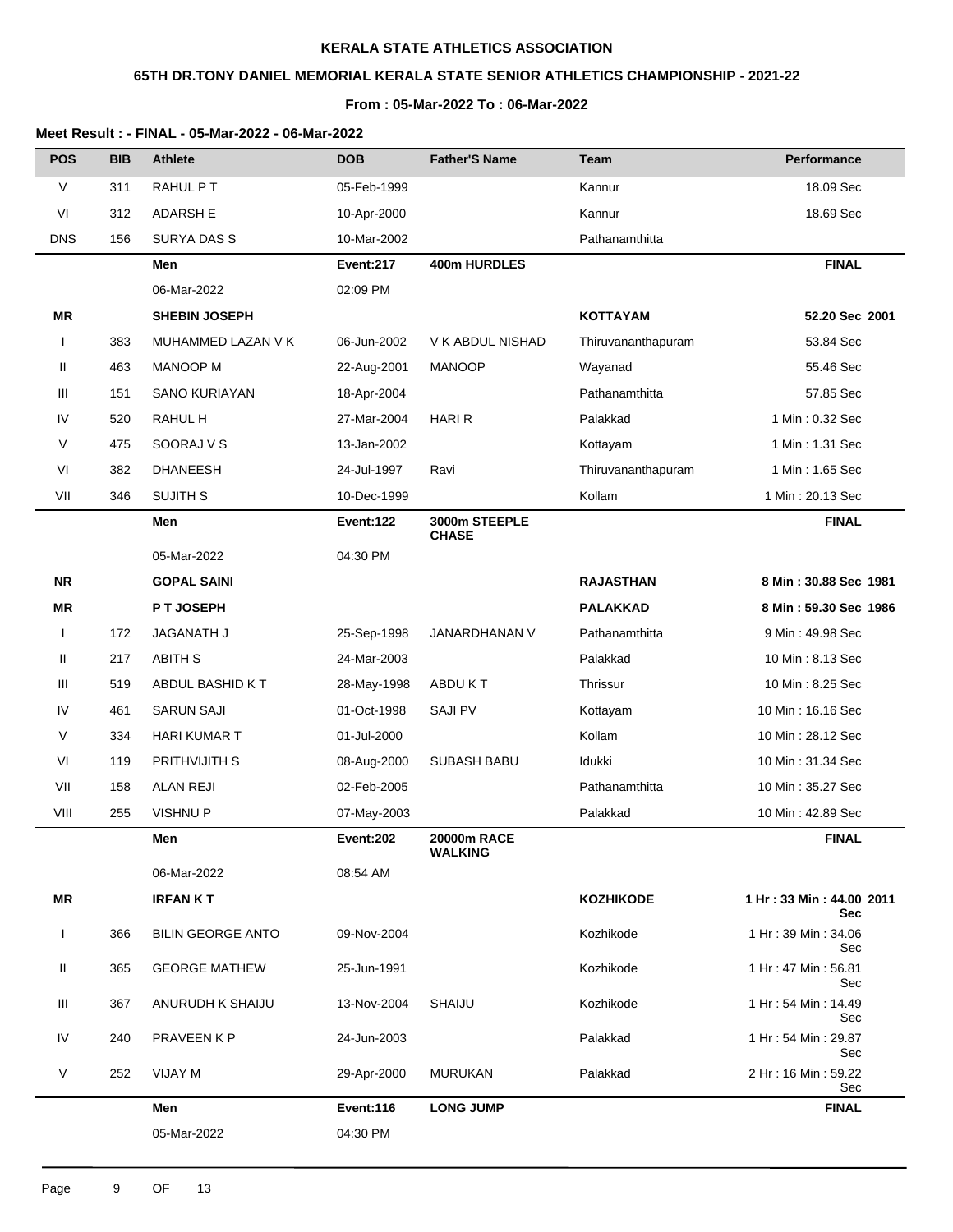# **65TH DR.TONY DANIEL MEMORIAL KERALA STATE SENIOR ATHLETICS CHAMPIONSHIP - 2021-22**

### **From : 05-Mar-2022 To : 06-Mar-2022**

| <b>POS</b>   | <b>BIB</b> | <b>Athlete</b>          | <b>DOB</b>       | <b>Father'S Name</b> | <b>Team</b>        | Performance    |
|--------------|------------|-------------------------|------------------|----------------------|--------------------|----------------|
| <b>MR</b>    |            | <b>MUHAMMED ANEES Y</b> |                  |                      | Thiruvananthapuram | 7.74 Mts 2019  |
| $\mathbf{I}$ | 125        | SETHU S NAIR            | 10-Jul-1997      | SATHEESAN K B        | Idukki             | 7.37 Mts       |
| Ш            | 380        | SIRAJUDHEEN C           | 01-Jan-1996      | SAIDALI C            | Thiruvananthapuram | 7.19 Mts       |
| Ш            | 188        | SALVIN SAJU             | 16-Nov-1999      | SAJU KT              | Thrissur           | 6.94 Mts       |
| IV           | 127        | JINESH VO               | 10-Apr-1992      | OMANAKUTTAN          | Idukki             | 6.90 Mts       |
| $\vee$       | 420        | <b>TIBIN MATHEW</b>     | 05-Mar-2001      | <b>THAMPY</b>        | Alappuzha          | 6.68 Mts       |
| VI           | 123        | AMAL T P                | 21-Mar-1999      | PARAMESWARAN         | Idukki             | 6.60 Mts       |
| VII          | 251        | VAISHAK KR              | 22-Jun-2002      |                      | Palakkad           | 6.59 Mts       |
| VIII         | 190        | <b>GIFT GODSON</b>      | 29-Apr-1996      |                      | Thrissur           | 6.54 Mts       |
|              |            | Men                     | Event:214        | TRIPLE JUMP          |                    | <b>FINAL</b>   |
|              |            | 06-Mar-2022             | 09:38 AM         |                      |                    |                |
| <b>MR</b>    |            | <b>ELDHOSE PAUL</b>     |                  |                      | Ernakulam          | 16.09 Mts 2019 |
| $\mathbf{I}$ | 221        | AKHIL KUMAR C D         | 26-Jun-2001      |                      | Palakkad           | 15.78 Mts      |
| Ш            | 395        | <b>BOBY SABU</b>        | 23-Jan-1998      | SABU                 | Thiruvananthapuram | 15.23 Mts      |
| Ш            | 396        | <b>VAISAKH A</b>        | 18-Mar-1998      | AJIKUMAR.P           | Thiruvananthapuram | 14.88 Mts      |
| IV           | 251        | VAISHAK KR              | 22-Jun-2002      |                      | Palakkad           | 14.18 Mts      |
| $\vee$       | 434        | <b>ILOL OTTIB</b>       | 16-Feb-2005      | <b>JOJI ABRAHAM</b>  | Alappuzha          | 13.99 Mts      |
|              |            | Men                     | <b>Event:213</b> | <b>HIGH JUMP</b>     |                    | <b>FINAL</b>   |
|              |            | 06-Mar-2022             | 09:38 AM         |                      |                    |                |
| <b>MR</b>    |            | <b>ROSHANKR</b>         |                  |                      | <b>ERNAKULAM</b>   | 2.11 Mts 2004  |
| $\mathbf{I}$ | 397        | <b>MANU FRANCIS</b>     | 11-Apr-1998      | <b>FRANCIS MV</b>    | Thiruvananthapuram | 2.10 Mts       |
| Ш            | 247        | <b>SANJID T</b>         | 08-Oct-1998      | <b>ASHARAFT</b>      | Palakkad           | 2.01 Mts       |
| Ш            | 539        | ASWIN VC                | 26-Apr-2001      | CHANDRABABU V P      | Palakkad           | 2.01 Mts       |
| IV           | 294        | MUHAMMED JASEEM C       | 14-Mar-2000      | ASSAINAR C           | Malappuram         | 1.95 Mts       |
| V            | 194        | DEEPESH M S             | 01-May-2001      |                      | Thrissur           | 1.90 Mts       |
| VI           | 427        | ATHUL JITH A            | 27-Mar-2004      | AJITH BHASKAR        | Alappuzha          | 1.90 Mts       |
| VII          | 203        | <b>JIBIN JOSE</b>       | 07-May-1997      | JOSE PT              | Thrissur           | 1.90 Mts       |
| VIII         | 476        | <b>SHALBIN KS</b>       | 16-Jul-2002      | SHAJAN MATHEW        | Kottayam           | 1.85 Mts       |
|              |            | Men                     | <b>Event:107</b> | POLE VAULT           |                    | <b>FINAL</b>   |
|              |            | 05-Mar-2022             | 11:11 AM         |                      |                    |                |
| MR           |            | <b>BINEESH JACOB</b>    |                  |                      | Kozhikode          | 4.90 Mts 2018  |
| $\mathbf{I}$ | 109        | ANAND MANOJ             | 07-Nov-2003      | <b>MANOJ</b>         | Ernakulam          | 4.80 Mts       |
| Ш            | 535        | <b>GODWIN DAMIAN</b>    | 25-Jun-1996      | DAMIAN C P           | Kottayam           | 4.60 Mts       |
| Ш            | 538        | ATHUL RAJ K             | 14-May-2001      | <b>RAJANK</b>        | Kottayam           | 4.40 Mts       |
| IV           | 368        | JOSHUA K JOSEY          | 21-Jul-1996      | JOSEY E              | Kozhikode          | 3.40 Mts       |
| V            | 241        | PRAYAG                  | 23-Jan-2003      |                      | Palakkad           | 3.20 Mts       |
|              |            | Men                     | <b>Event:106</b> | <b>SHOT PUT</b>      |                    | <b>FINAL</b>   |
|              |            | 05-Mar-2022             | 10:23 AM         |                      |                    |                |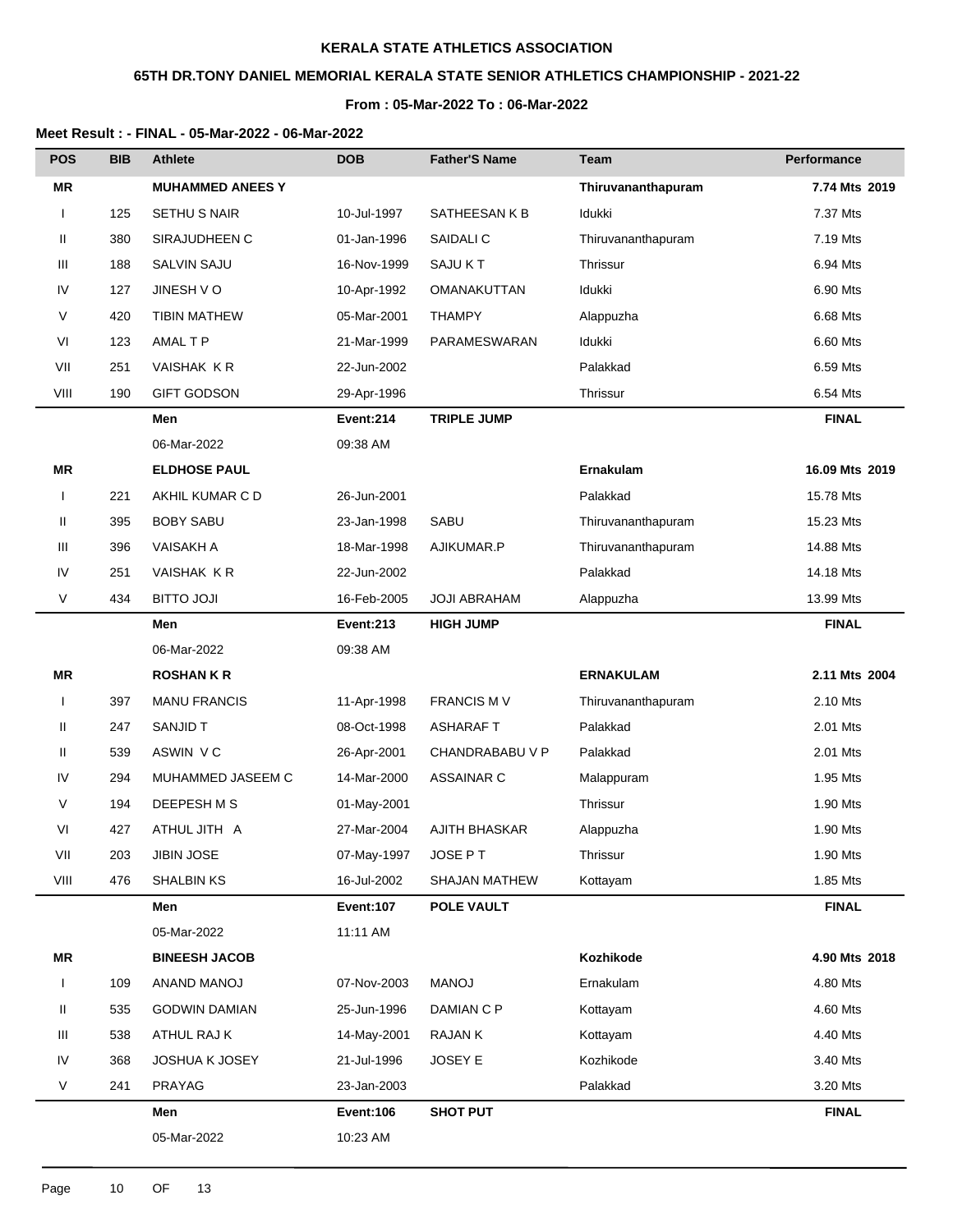# **65TH DR.TONY DANIEL MEMORIAL KERALA STATE SENIOR ATHLETICS CHAMPIONSHIP - 2021-22**

### **From : 05-Mar-2022 To : 06-Mar-2022**

| <b>POS</b>   | <b>BIB</b> | <b>Athlete</b>            | <b>DOB</b>       | <b>Father'S Name</b> | Team                         | Performance    |
|--------------|------------|---------------------------|------------------|----------------------|------------------------------|----------------|
| <b>MR</b>    |            | <b>BABU MATHEW</b>        |                  |                      | <b>THIRUVANATHAPURA</b><br>М | 16.34 Mts 1995 |
| $\mathbf{I}$ | 421        | DEVANARAYANAN S           | 09-Jan-1998      | SADASIVAN UNNITHAN   | Alappuzha                    | 13.18 Mts      |
| Ш            | 157        | AJINAS P S                | 30-Apr-2002      | SIYAD <sub>PS</sub>  | Pathanamthitta               | 12.55 Mts      |
| Ш            | 341        | SREESANTH S               | 31-Oct-2002      | <b>SREEKUMAR P</b>   | Kollam                       | 11.89 Mts      |
| IV           | 471        | ANU S JOSE                | 06-Sep-2002      | <b>JOSE</b>          | Kottayam                     | 11.54 Mts      |
| V            | 152        | ALENT PRINCE NINAN        | 06-Aug-2003      |                      | Pathanamthitta               | 11.01 Mts      |
| VI           | 103        | <b>MELBIN SIBY</b>        | 18-May-1999      | SIBY JACOB           | Ernakulam                    | 10.83 Mts      |
| VII          | 316        | <b>RIJUP</b>              | 01-Dec-1984      |                      | Kannur                       | 10.82 Mts      |
| VIII         | 197        | <b>ASHWINKS</b>           | 29-Aug-2001      | <b>SUNILKUMAR</b>    | Thrissur                     | 10.69 Mts      |
|              |            | Men                       | Event:218        | <b>DISCUS THROW</b>  |                              | <b>FINAL</b>   |
|              |            | 06-Mar-2022               | 12:44 PM         |                      |                              |                |
| ΜR           |            | <b>LAL BABU B</b>         |                  |                      | <b>ALAPUZHA</b>              | 44.62 Mts 1997 |
| $\mathbf{I}$ | 103        | <b>MELBIN SIBY</b>        | 18-May-1999      | <b>SIBY JACOB</b>    | Ernakulam                    | 40.22 Mts      |
| Ш            | 152        | <b>ALENT PRINCE NINAN</b> | 06-Aug-2003      |                      | Pathanamthitta               | 35.60 Mts      |
| Ш            | 222        | ANANDHA KRISHNAN T V      | 01-Dec-2003      |                      | Palakkad                     | 35.53 Mts      |
| IV           | 489        | <b>DEAN BIJU</b>          | 28-Feb-2003      |                      | Kottayam                     | 35.32 Mts      |
| V            | 157        | AJINAS P S                | 30-Apr-2002      | SIYAD P S            | Pathanamthitta               | 33.94 Mts      |
| VI           | 104        | <b>ALAN C BABU</b>        | 21-Jul-2000      | <b>BABU JOHN</b>     | Ernakulam                    | 31.27 Mts      |
|              |            | Men                       | <b>Event:110</b> | <b>HAMMER THROW</b>  |                              | <b>FINAL</b>   |
|              |            | 05-Mar-2022               | 11:11 AM         |                      |                              |                |
| <b>MR</b>    |            | <b>SATHISH</b>            |                  |                      | <b>THIRUVANATHAPURA</b><br>М | 55.97 Mts 2004 |
| $\mathbf{I}$ | 201        | MUHAMMAD ASHIK P          | 06-Mar-1999      | MUHAMMED FAROOK      | Thrissur                     | 46.48 Mts      |
| Ш            | 506        | RAHUL RAJEEVAN            | 14-Jan-2002      | RAJEEVAN             | Alappuzha                    | 43.76 Mts      |
| Ш            | 298        | <b>SHEBEEB</b>            | 04-Jan-2003      | <b>SHAFI</b>         | Malappuram                   | 40.30 Mts      |
| IV           | 226        | <b>ANSAL A</b>            | 16-May-2002      |                      | Palakkad                     | 39.08 Mts      |
| V            | 531        | ARJUN KRISHNA             | 28-Mar-2003      |                      | Ernakulam                    | 36.26 Mts      |
| VI           | 325        | <b>DENNIS CHERIAN</b>     | 16-Dec-1997      | CHERIAN P C          | Kollam                       | 32.81 Mts      |
| VII          | 227        | DEEPU M                   | 20-Oct-2004      |                      | Palakkad                     | 30.83 Mts      |
|              |            | Men                       | Event:117        | <b>JAVELIN THROW</b> |                              | <b>FINAL</b>   |
|              |            | 05-Mar-2022               | 04:30 PM         |                      |                              |                |
| ΜR           |            | <b>SHAHUL HAMEED</b>      |                  |                      | <b>ERNAKULAM</b>             | 69.28 Mts 1982 |
| Т            | 106        | <b>ARUN BABY</b>          | 30-Apr-1993      | <b>BABY K</b>        | Ernakulam                    | 71.40 Mts NMR  |
| Ш            | 110        | <b>JIBIN THOMAS</b>       | 28-Oct-2002      | <b>THOMAS KUTTY</b>  | Ernakulam                    | 60.38 Mts      |
| Ш            | 300        | MUHAMMED ARSHAD T T       | 23-May-1999      |                      | Malappuram                   | 59.46 Mts      |
| IV           | 534        | PRASAD M G                | 25-Oct-2001      | MALLAPPA             | Thiruvananthapuram           | 55.29 Mts      |
| V            | 159        | <b>VIJAY BINOY</b>        | 09-Jan-2003      | <b>BINOY</b>         | Pathanamthitta               | 54.81 Mts      |
| VI           | 301        | <b>ARSHAD T</b>           | 21-Dec-2002      | MUHAMMAD ASHRAF      | Malappuram                   | 49.30 Mts      |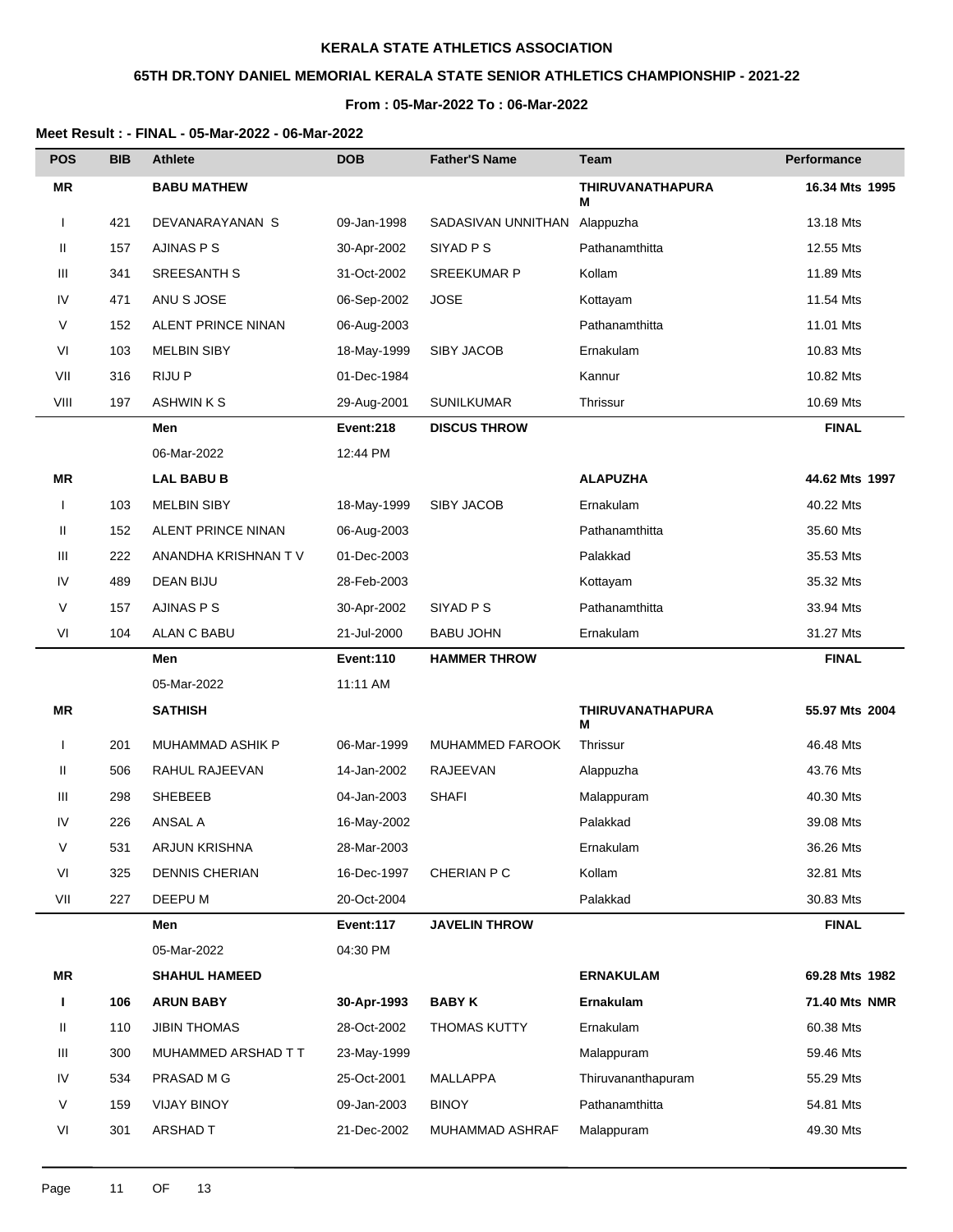# **65TH DR.TONY DANIEL MEMORIAL KERALA STATE SENIOR ATHLETICS CHAMPIONSHIP - 2021-22**

### **From : 05-Mar-2022 To : 06-Mar-2022**

| <b>POS</b> | <b>BIB</b> | <b>Athlete</b>           | <b>DOB</b>       | <b>Father'S Name</b>    | <b>Team</b>           | Performance    |
|------------|------------|--------------------------|------------------|-------------------------|-----------------------|----------------|
| VII        | 104        | <b>ALAN C BABU</b>       | 21-Jul-2000      | <b>BABU JOHN</b>        | Ernakulam             | 42.36 Mts      |
| VIII       | 398        | VAISHNAV VS              | 31-Jan-2001      | <b>VENUGOPALAN NAIR</b> | Thiruvananthapuram    | 40.76 Mts      |
|            |            | Men                      | Event:222        | <b>DECATHLON</b>        |                       | <b>FINAL</b>   |
|            |            | 06-Mar-2022              | 03:27 PM         |                         |                       |                |
| MR         |            | <b>RANEESH V V</b>       |                  |                         | <b>KOTTAYAM</b>       | 6334 Pts 2008  |
| ı          | 468        | MIDHUN MURALI            | 12-Apr-1995      |                         | Kottayam              | 5514 Pts       |
| Ш          | 193        | JUAN REGI ATHUNGAL       | 29-Nov-2003      | <b>REGI MATHEW</b>      | Thrissur              | 4725 Pts       |
| Ш          | 398        | <b>VAISHNAV VS</b>       | 31-Jan-2001      | <b>VENUGOPALAN NAIR</b> | Thiruvananthapuram    | 4687 Pts       |
| IV         | 225        | ANOOP V                  | 14-Jul-2003      |                         | Palakkad              | 3175 Pts       |
| V          | 137        | AHAMMED THASHEEL         | 13-Apr-1998      |                         | Kasargod              | 3043 Pts       |
| VI         | 242        | <b>RAHUL S</b>           | 23-Sep-2000      |                         | Palakkad              | 2901 Pts       |
| VII        | 246        | <b>SANJAI S</b>          | 15-Oct-2002      |                         | Palakkad              | 2758 Pts       |
| DQ         | 189        | <b>JOY THOMAS</b>        | 13-Oct-1998      | <b>THOMAS KI</b>        | Thrissur              |                |
| DQ         | 343        | <b>KIRANRAJ RS</b>       | 14-Dec-2000      |                         | Kollam                |                |
|            |            | Men                      | <b>Event:121</b> | 4X100m RELAY            |                       | <b>FINAL</b>   |
|            |            | 05-Mar-2022              | 04:30 PM         |                         |                       |                |
| <b>MR</b>  |            |                          |                  |                         | THIRUVANATHAPURA<br>М | 41.80 Sec 1994 |
| I.         |            | ${\sf R}$                |                  |                         | Palakkad              | 42.84 Sec      |
|            | 219        | AJIN R                   | 30-Apr-2003      |                         |                       |                |
|            | 233        | <b>KRISHNA PRAKASH R</b> | 27-Nov-2003      |                         |                       |                |
|            | 243        | <b>RIJITH K R</b>        | 01-May-2004      |                         |                       |                |
|            | 236        | MANEESH M                | 06-Feb-1993      | MAHALINGAM              |                       |                |
| Ш          |            | V                        |                  |                         | Alappuzha             | 43.71 Sec      |
|            | 425        | JEESMON TOMY             | 10-Feb-2001      |                         |                       |                |
|            | 430        | <b>VIJAY NIKSON</b>      | 21-Dec-2001      | <b>NIKSON</b>           |                       |                |
|            | 502        | JOY K SAIMON             | 21-Mar-2003      | <b>KV SAIMON</b>        |                       |                |
|            | 503        | <b>ABHIJITH SIMON</b>    | 24-Jun-2002      |                         |                       |                |
| Ш          |            | N                        |                  |                         | <b>Idukki</b>         | 43.83 Sec      |
|            | 527        | <b>UNNIKUTTAN M</b>      | 21-May-1993      | <b>MOHANAN R</b>        |                       |                |
|            | 125        | SETHU S NAIR             | 10-Jul-1997      | SATHEESAN K B           |                       |                |
|            | 123        | AMAL T P                 | 21-Mar-1999      | PARAMESWARAN            |                       |                |
|            | 127        | JINESH VO                | 10-Apr-1992      | OMANAKUTTAN             |                       |                |
| IV         |            | M                        |                  |                         | Kottayam              | 43.98 Sec      |
| ٧          |            | T                        |                  |                         | <b>Thrissur</b>       | 45.55 Sec      |
| VI         |            | P                        |                  |                         | Pathanamthitta        | 45.89 Sec      |
| VII        |            | U                        |                  |                         | Thiruvananthapuram    | 47.25 Sec      |
| VIII       |            | ${\bf S}$                |                  |                         | Kozhikode             | 48.42 Sec      |
|            |            | Men                      | Event:224        | 4X400m RELAY            |                       | <b>FINAL</b>   |